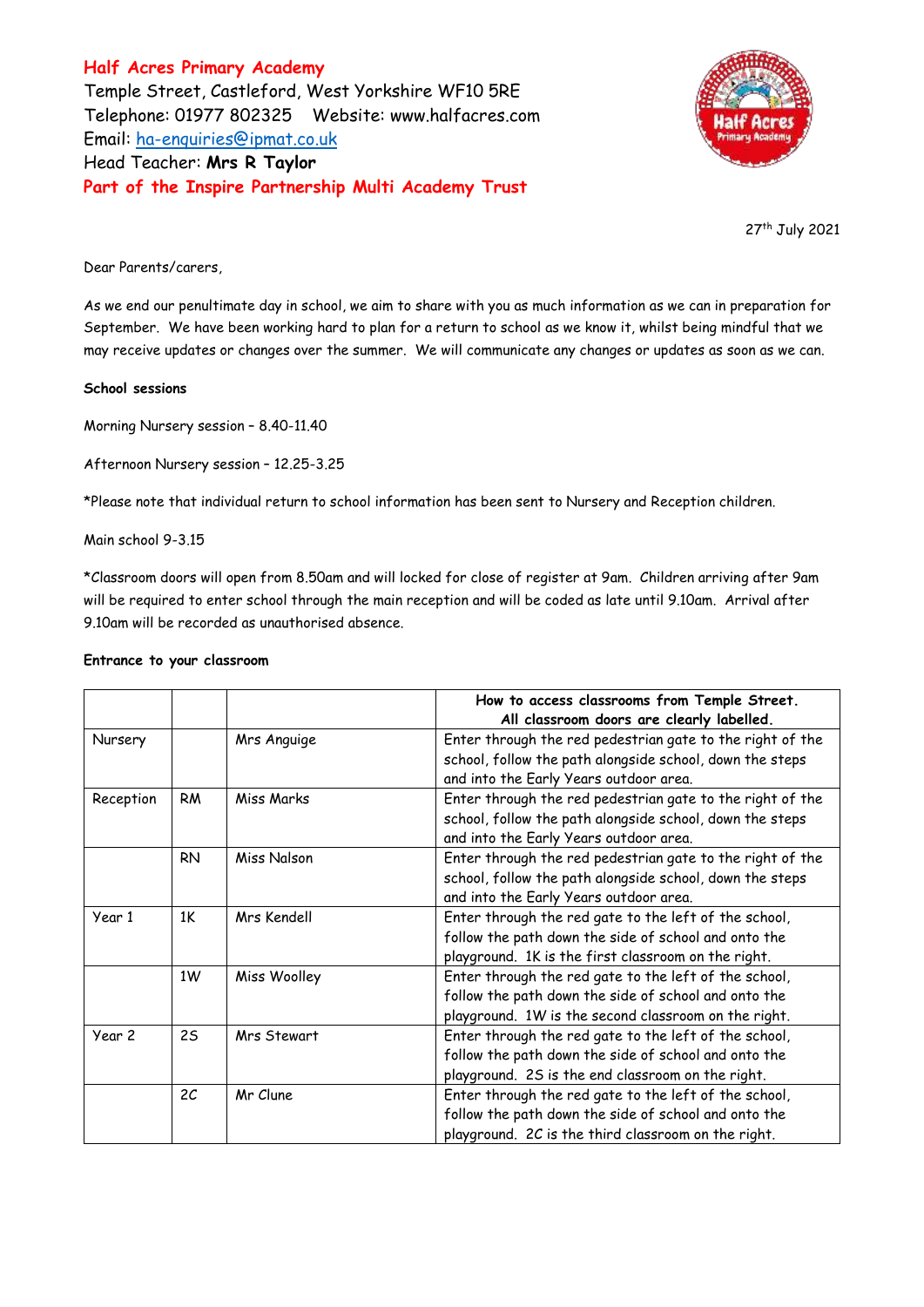| Year 3 | 3AB       | Mrs Asquith and Mrs Benn   | Enter through the red pedestrian gate to the right of the   |
|--------|-----------|----------------------------|-------------------------------------------------------------|
|        |           |                            | school, follow the path alongside school and just past main |
|        |           |                            | reception. The cloakroom doors are on the left.             |
|        | 3M        | <b>Mrs Mason</b>           | Enter through the red pedestrian gate to the right of the   |
|        |           |                            | school, follow the path alongside school and just past main |
|        |           |                            | reception. The cloakroom doors are on the left.             |
| Year 4 | <b>4M</b> | Mrs McDermott              | Enter through the red gate to the left of the school,       |
|        |           |                            | follow the path down the side of school and onto the        |
|        |           |                            | playground. The classroom door is to the right at the top   |
|        |           |                            | of the playground.                                          |
| Year 5 | 5BW       | Miss Brown, and Mrs Walker | Enter through the red gate to the left of the school,       |
|        |           |                            | follow the path down the side of school and onto the        |
|        |           |                            | playground. Children will enter school through the doors at |
|        |           |                            | the top of the steps/ramp.                                  |
|        | 5R        | Mrs Robertson              | Enter through the red gate to the left of the school,       |
|        |           |                            | follow the path down the side of school and onto the        |
|        |           |                            | playground. Children will enter school through the doors at |
|        |           |                            | the top of the steps/ramp.                                  |
| Year 6 | 60        | Miss Othache               | Enter through the red gate to the left of the school,       |
|        |           |                            | follow the path down the side of school and onto the        |
|        |           |                            | playground. Children will enter school through the doors at |
|        |           |                            | the top of the steps/ramp.                                  |

# **Reading books and Library book**

Please return all school books tomorrow if they haven't already been. We need to return them back to our stocks in preparation for September organisation.

## **PE**

Children will come to school wearing their PE kit on the days they have PE. This has worked very successfully this year and has meant children don't lose PE kit or waste valuable time getting changes and dressed again.

PE kit will be appropriate to the weather. PE kits are a plain white t-shirt, plain navy shorts and/or a plain navy tracksuit. Trainers are worn for outdoor PE and bare feet inside.

PE days will be confirmed on our return to school in September.

## **Water bottles**

All children will be given a water bottle on our return in September. This should be brought to school each Monday morning filled with water. Bottles can be refilled throughout the day as appropriate and will be filled each morning again with fresh water. It should be taken home each Friday for washing thoroughly.

## **School dinners**

We will be returning to lunchtimes in the main hall and a full menu offer. Please ensure that children pre order their lunches at home as this takes valuable teaching and learning time in school.

Children may choose to have a packed lunch. Please ensure that packed lunch bags are compact as they can take up a significant amount of storage space.